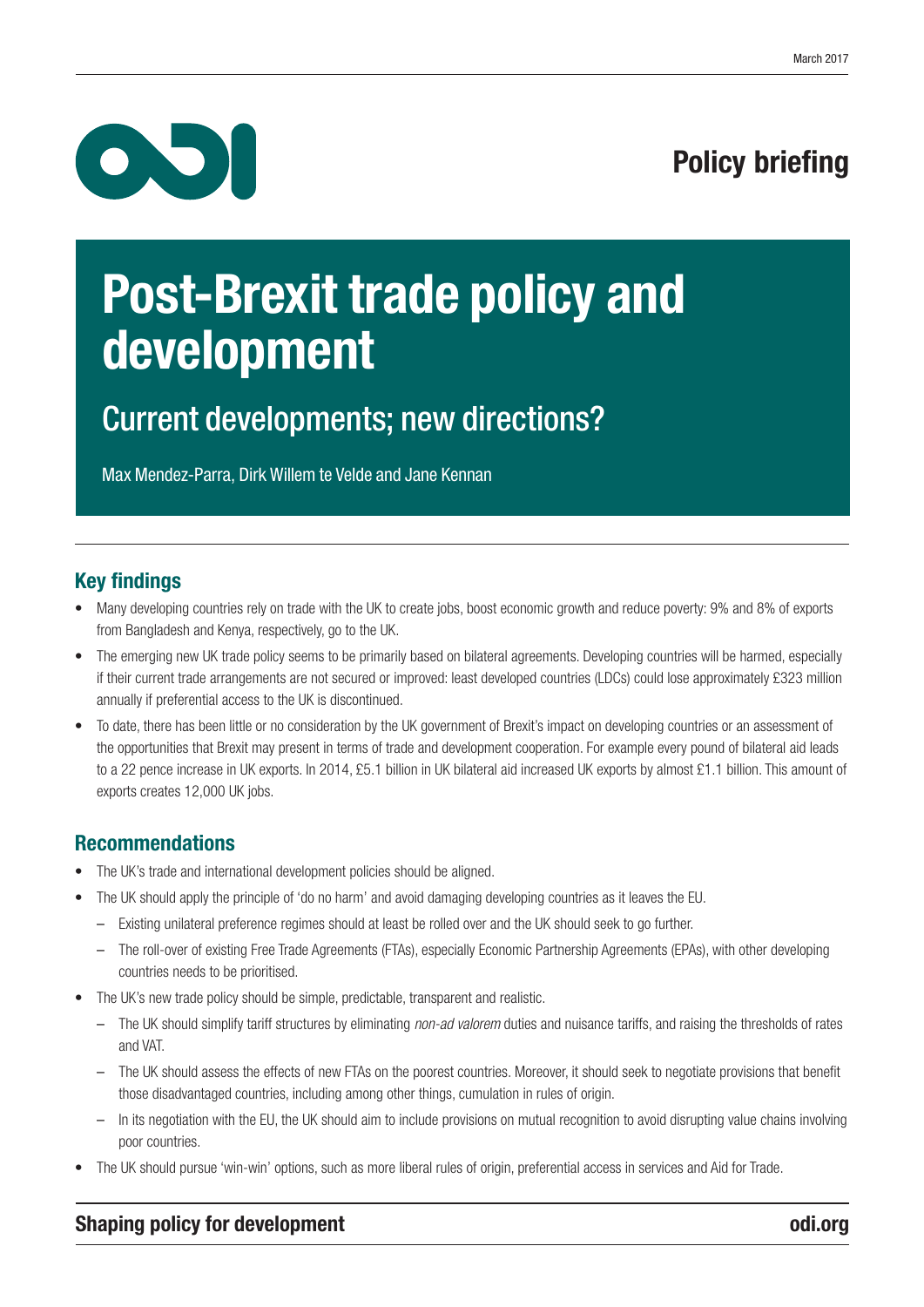#### Introduction

The UK will regain control over its trade policy when it leaves the EU. As it negotiates new FTAs around the world, all of the UK's current and future trading partners should be assured that they will not be worse off because of Brexit, and the UK should be clear that it is open to every country in the world.

The UK has committed to supporting the economic development of LDCs and trade is noted as a core priority in the UK Department for International Development (DFID)'s recently published Economic Development Strategy (DFID, 2017). As such, the UK's trade and development policies will need to work together and reinforce each other. Indeed, there will be many policies that are aimed at supporting developing countries, but will also benefit British businesses. This 'win-win' approach will ensure that the UK can successfully achieve both its trade and international development objectives.

#### Key findings

#### Emerging UK trade policy

The UK is currently in the process of designing a new trade policy that operates in at least four areas (see Box 1). This agenda has been designed with the aim of securing increased market access for British products and increased competition in the British market itself.

This approach seems to be based on a typical bilateral market access approach: the UK is willing to open its market in exchange for market access for its products. Beyond a commitment to the multilateral agenda that the UK already supports, this approach may be suitable for the biggest and most important trading partners.

#### Developing countries largely absent so far

To date, the UK has paid no attention to its trade relationships with the poorest developing countries, which have been absent from the discussions, speeches and debates. This has happened despite the risk that they could be significantly harmed by the UK's departure from the EU, with a number of important win-win opportunities missed in the process (te Velde, 2016).

Many developing countries do not have the technical and economic capacity to negotiate reciprocal FTAs with the UK. Along with this, the flexibility typically granted to developing countries in FTAs under Article 24 of the General Agreement on Trade and Tariffs (i.e. the 100% UK liberalisation and 80% partner country liberalisation rule) may not be feasible for these countries, particularly when import duties constitute a large source of fiscal income.

Without a solution to this market access issue, developing countries will face additional and costly duties. For example, LDCs will face a £323 million

#### Box 1. The four channels of UK trade policy: current directions

a) **WTO:** The UK is likely to roll over EU schedules in terms of tariffs. There will be some discussions on quotas in agriculture and Table 1 outlines what the UK's most-favourable nation (MFN) tariff could look like. For 23.9% of the tariff lines, the duty is zero; for an additional 7.1%, the duty is lower than 2%. However, there are also a significant number of tariff lines set above 15%.

#### Table 1. Descriptive statistics of the current EU bound tariff schedule

| Simple average (%)                      | 6.5  |
|-----------------------------------------|------|
| Standard deviation                      | 12.1 |
| Agricultural products (%)               | 14.6 |
| Non-agricultural products (%)           | 4.4  |
| Duty free tariff lines (%)              | 23.9 |
| Nuisance applied rates (%) <sup>1</sup> | 7.1  |
| Domestic peaks $(\%)^2$                 | 5.6  |
| International peaks $(\%)^3$            | 8.8  |
|                                         |      |

*Source: ODI elaboration based on WTO's EU Trade Policy Review 2015.*

- *1 Tariffs greater than zero, but less than 2%*
- *2 Tariffs greater than three times the average duty*
- *3 Tariffs greater than 15%*
- b) **FTA with the EU:** Being the largest destination of UK exports and source of UK imports, not having free access to the EU will constitute a major shock for value chains linking both sides.
- c) **Roll over of EU FTAs:** When examining the 27 largest export partners outside the EU, there are eight countries with an existing EU FTA (Chile, Egypt, Israel, Korea, Mexico, Norway, South Africa and Turkey) that could levy €1.2 billion more on UK goods if the UK were not party of a new FTA with them. Some transitional arrangement and deals would therefore need to be discussed. The UK is expected to roll over existing FTAs; however, some countries might seek change.
- d) **Attempt to negotiate new FTAs with countries such as US, Australia and China:** While the UK cannot conclude deals before leaving the EU, it is nonetheless able examine the economic opportunities. For example, the UK may save \$7.3 billion in duties paid and increase its trade by signing FTAs with Australia, Azerbaijan, Brazil, Canada, China, India, Japan, Malaysia, Nigeria, Qatar, Russia, Saudi Arabia, Taiwan, Thailand, the United Arab Emirates and the US.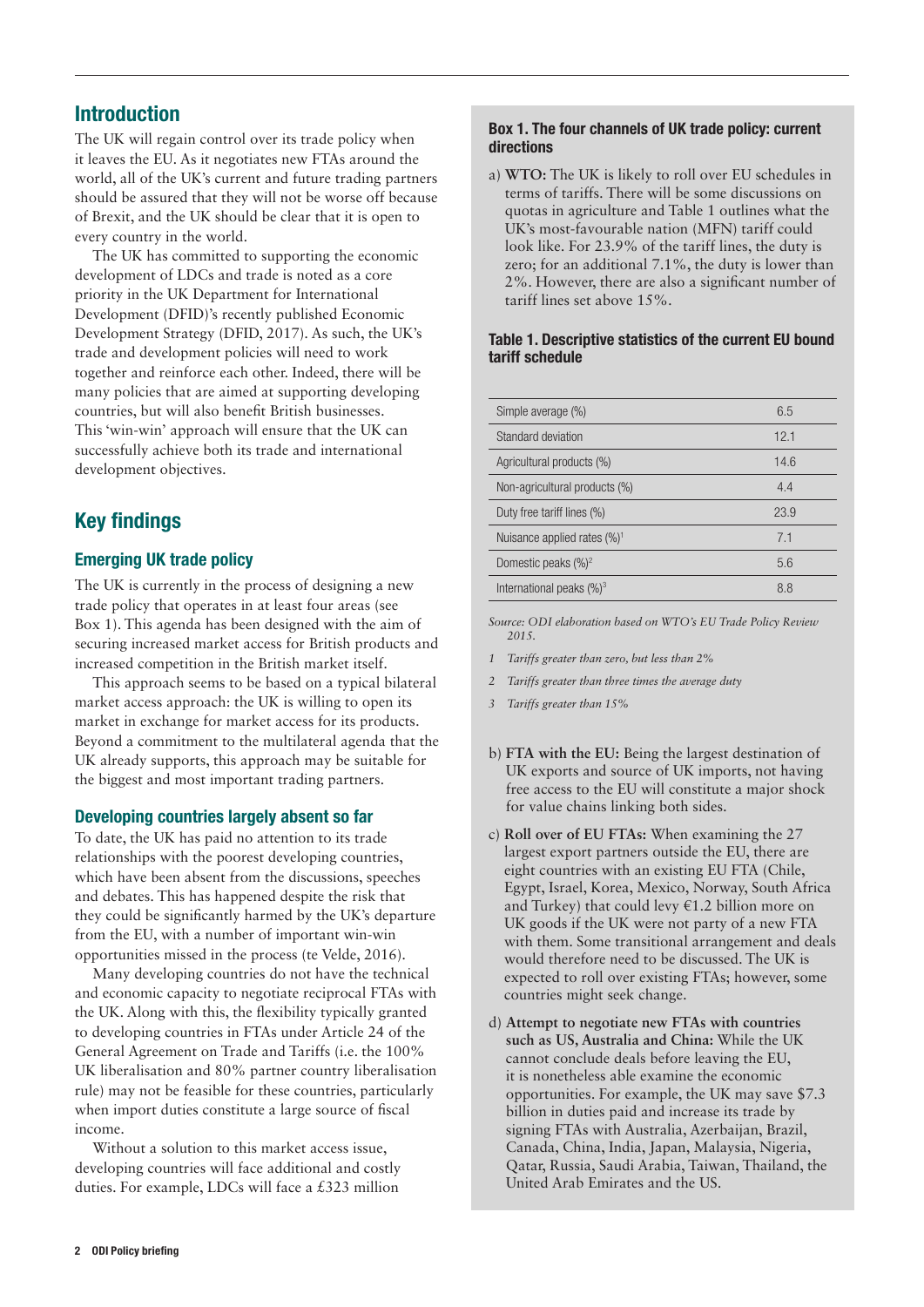annual bill in terms of tariff duties in the UK. Moreover, many of their competitors may have better market access to the UK as a result of the FTAs. Brazil, India and China, for example, tend to produce a variety of products (e.g. tropical fruits, sugar and/or light manufacturing) that compete with many poor developing countries' exports to the UK (Mendez-Parra, 2016).

#### Recommendations

#### 1. The UK should apply the principle of 'do no harm' and commit to ensuring that the UK's exit from the EU leaves no developing country worse off.

Although UK trade policy will be primarily designed to seize opportunities and address challenges faced by the UK, there is a moral duty to avoid harming people living in developing countries. In this sense, the UK may have a responsibility to secure the continuation of preference regimes that favour developing countries.

The UK should therefore, at a minimum, avoid removing the existing benefits and current market access received by the world's poorest.

#### 2. The UK's new trade policy should be guided by a number of principles and tests, including predictability, simplicity, transparency and realism.

These tests include:

- **• Predictability:** The UK and other exporters need certainty regarding market access and other provisions.
- **• Transparency:** The benefits of the trade policy must be available to everyone, avoiding discriminatory practices.
- **• Simplicity:** Complexity in the design, application and compliance of provisions may constitute a major barrier to trade.
- **• Realism:** Trade policy will also be subject to the policy objectives of other countries, particularly when based on bilateral agreements. Crucially, the UK's limited influence should be recognised, as there will be countries that do not feel any urgency to negotiate with the UK.

#### 3. The UK's trade and development objectives should be aligned.

There are a number of areas where the UK can deliver an ambitious new trade policy and also achieve its stated international development objectives in relation to trade and economic growth.

#### **Preferences**

- **•** The UK must continue providing preferences to LDCs. This will mean rolling over those existing in the area of Everything But Arms (EBA). This will provide certainty and avoid harming firms and people working in developing countries.
- **•** However, this may not be enough. Many producers in developing countries, such as Pakistan, which today exports to the UK under the Generalized System of Preferences + (GSP+) and with whom the UK is not aiming to negotiate an FTA, need to have their market access secured. Consequently, the UK should aim to cover both LDCs and other developing countries – with whom negotiating FTAs may not be an option – in a unique, simple and full GSP regime.

#### Box 2. The importance of the UK market for developing countries

Although the UK has lost a share in the exports of developing countries over recent years, it nonetheless continues to be an important export destination for some. For Belize and the Seychelles, for example, the UK accounts for more than 25% of total export value (Mendez-Parra et al., 2016).

**Bangladesh:** Out of the total overall exports, 9% are to the UK. They are heavily concentrated on garments which, currently duty-free under the EBA preferential regime, may face tariffs of 6–12%.

**Kenya:** The UK accounts for 8% of total exports, with tea being the one of the highest value (which is zerorated under the EU's MFN). However, about half of the total export value is accounted for by cut flowers and fresh fruit and vegetables. As it is currently eligible for standard GSP preferences (with the exception of flowers, for which it has been graduated out of the GSP on

market share grounds) and an interim EPA agreement, Kenya may face tariffs ranging from 2% to 16% on these goods.

**Pakistan:** The UK accounts for 7% of total exports. The main products are various textile items and garments, along with rice, which is not covered by the GSP (aside from a separate EU-Pakistan agreement for long-grained brown rice). Pakistan is currently eligible for GSP+ preferences and could face tariffs of up to 12% on these exports.

**Malawi:** The UK accounts for 6% of total exports. Although over 40% of the value of UK imports is accounted for by tea (zero-rated under MFN), sugar and tobacco account for almost all of the remainder. Currently duty-free under the EBA regime, these products could face tariffs of up to 18.4% (tobacco) and over 50% ad valorem equivalent (sugar) after Brexit.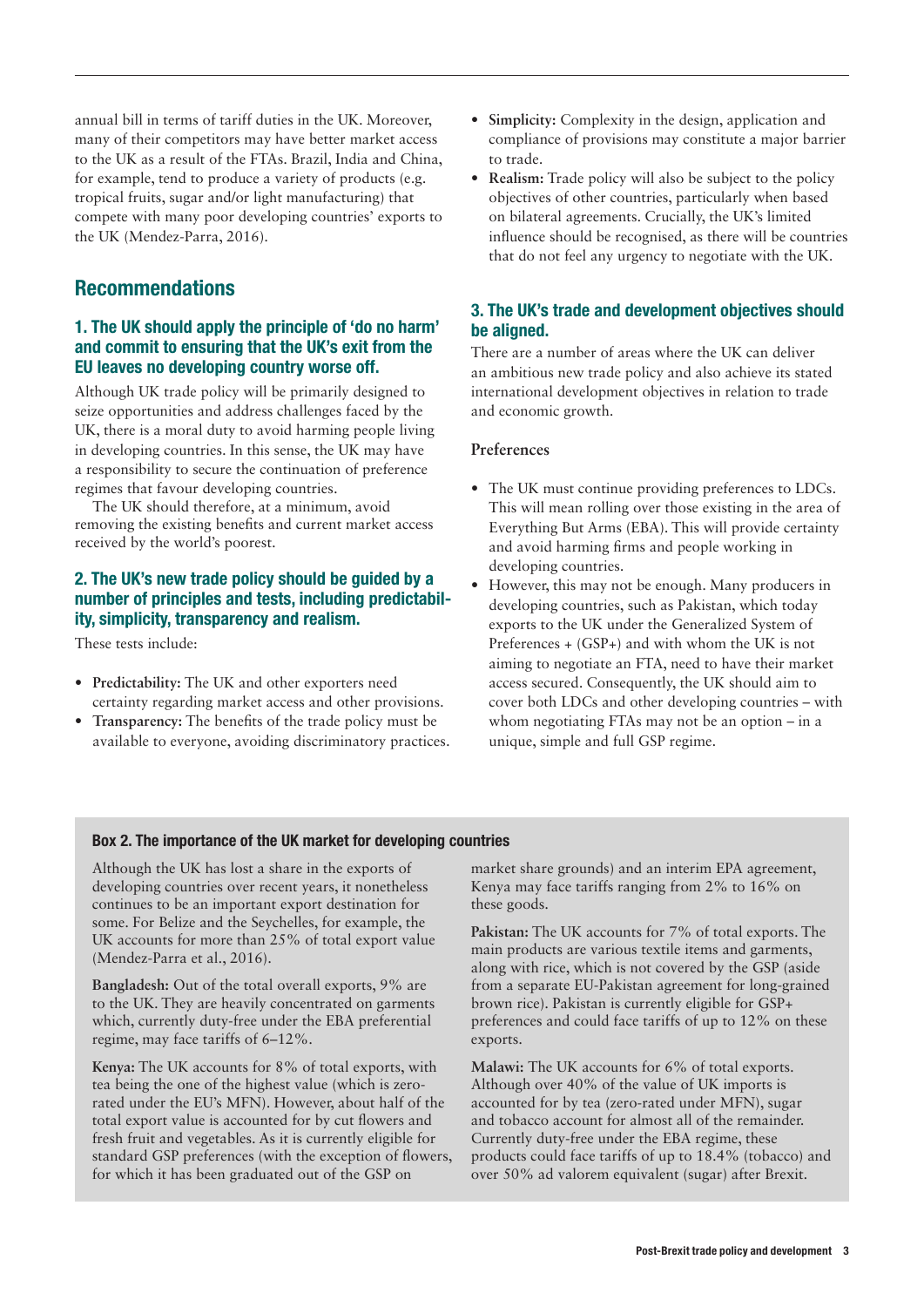**•** The UK should go further and deepen this regime. This means making its rules of origin compatible with those in other FTAs that influence negotiation. It should also allow the cumulation of origin from other developing countries. In addition, it should maximise *de minimis* thresholds for products originating in LDCs.

#### **FTAs**

- **•** The UK should aim to give the roll over of existing FTAs with developing countries higher priority in the negotiation. This is particularly important for those countries with whom trade is already covered by the Economic Partnership Agreements (EPAs) or other FTAs (e.g. Vietnam), to avoid serious market access challenges for these countries. It is important to recognise that many countries negotiated these agreements with the EU because the UK was its main trading partner (Stevens and Keenan, 2016).
- The UK should recognise and accept that these agreements with poorer countries often need to be negotiated on a non-reciprocal basis, with fewer commitments for developing ones. For these non-LDCs, the UK should aim to bear the largest part of the effort by applying the 100/80% rule.
- **•** The UK should recognise that a) preferences will remain critical for countries without FTAs or EPAs and b) poor countries may be at risk of being left behind.

#### Box 3. Following citrus fruits from southern Africa to the UK

Some 100,000 people (Mokhema, 2015) are employed in citrus production in southern Africa and the UK absorbs 10% of their exports, with 78% of these exported to the UK through the Netherlands or Spain, where exporters and traders benefit from major logistic facilities for the produce (FreshFruitPortal.com, 2016). Moreover, as standards applied in the UK and the EU are the same, traders only need to certify the compliance of their products once. This also benefits consumers, as the lower costs are translated into lower prices. If an agreement on mutual recognition can't be reached, this value chain will be affected. UK importers will need to develop the logistic facilities to store the produce and southern African exporters will need to certify and eventually comply with two different standards. (For example, less stringent British requirements on 'black spot' will not benefit those producers who need to continue producing under the most stringent EU standards.) This may result in lower variety and higher prices for consumers.

Table 2 maps the current access terms for developing countries to the UK. Even if it is assumed that EPAs would be concluded with the EU and rolled over to UK FTAs, a number of LDCs would suffer: Afghanistan, Bangladesh, Bhutan, Cambodia, Haiti, Laos, Myanmar, Nepal, Somalia, South Sudan, Timor-Leste and Yemen. These countries would, together, lose £288 million annually. In addition, GSP+ beneficiaries – Armenia, Bolivia, Kyrgyzstan, Mongolia and Pakistan – would lose £89 million in payable duties annually. Meanwhile, at least 17 developing countries (probably more) would be excluded if the UK is only willing to provide market access as part of the bilateral FTAs.

#### **Homogeneous standards regarding the EU and conformity assessment**

- **•** The UK could consider adopting EU standards and promote a mutual recognition of conformity assessment. Standards and their certification procedures can constitute a major impediment to trade. As the UK leaves the EU, there is a chance that standards applied in the UK and the EU will gradually diverge. For exporters, meeting multiple standards will imply higher production costs. Consumers, on the other hand, will also see higher prices for exclusive standards.
- **•** There would be some benefit for the UK in adopting similar standards to the EU post-Brexit, as the EU will continue to be one of the main destinations for British exports. British consumers would benefit too, as standards compliance and certification costs would constitute a reduced proportion of the price of goods. However, even in this scenario, exports from developing countries would still need to certify their compliance more than once, raising their trade costs.
- **•** Mutual recognition of conformity assessment should be part of the negotiation with the EU. This will reduce the cost of operating value chains involving firms in UK, EU and developing country contexts. In this way, the UK would be able to certify the compliance of EU standards and vice versa, even for products made in developing countries. Consequently, certification costs of existing value chains involving developing countries will not be increased, even after the UK leaves the Single Market.
- **•** Moreover, this mutual recognition should also be proposed in the agreements that the UK may negotiate with third partners. In this way, developing countries will increase their chances of integrating value chains involving the UK and any of its trade partners.

#### **Simplification of tariffs and tax payments**

**•** Although border procedures are simple and waiting times at UK customs are short, exporting to the UK may still be costly for developing countries. On the one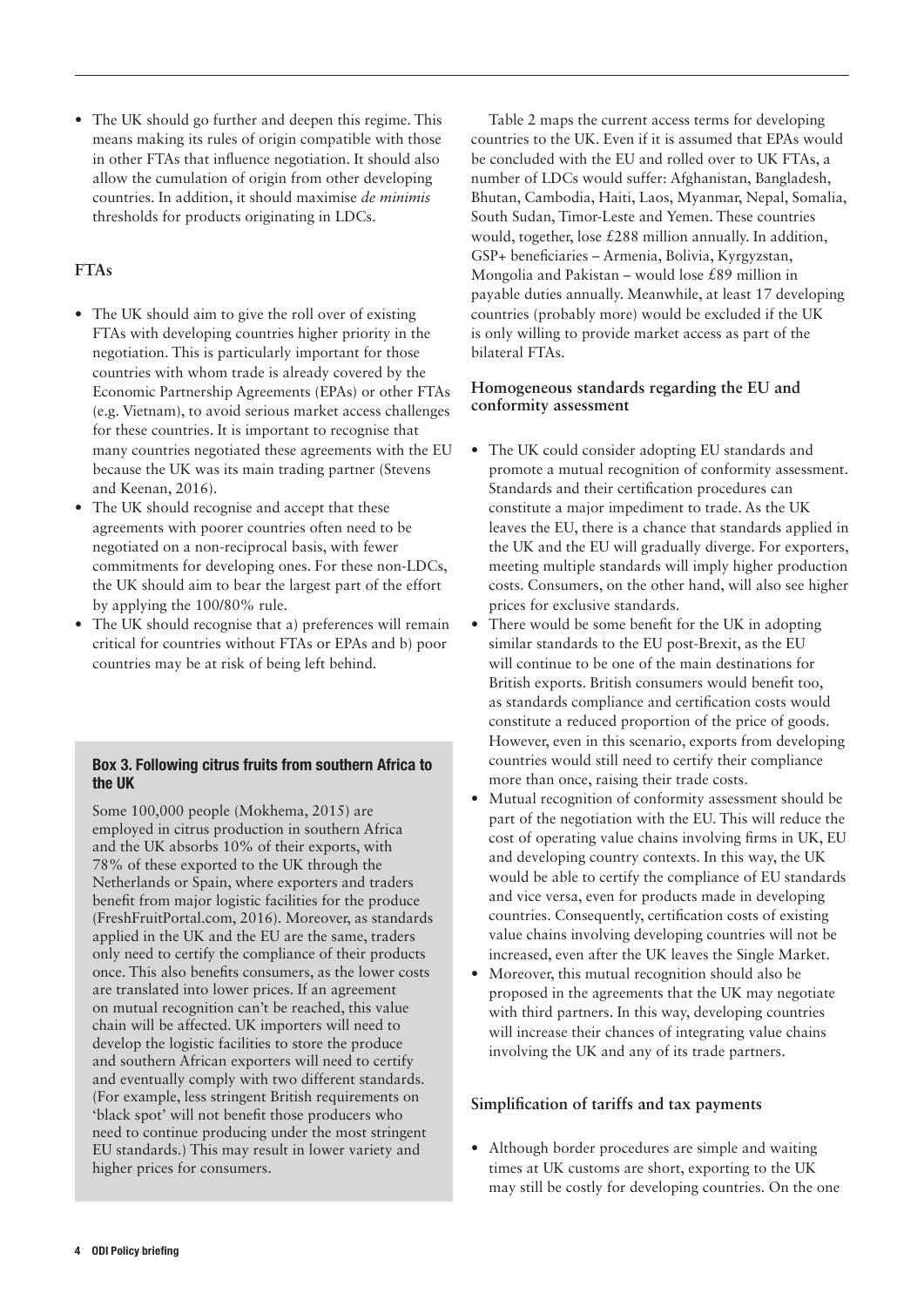Table 2. Current developing countries market access to the EU

*(\*) It has negotiated an FTA. Signature or ratification pending.* 

*Source: EU TARIC, http://ec.europa.eu/trade/policy/countries-and-regions/*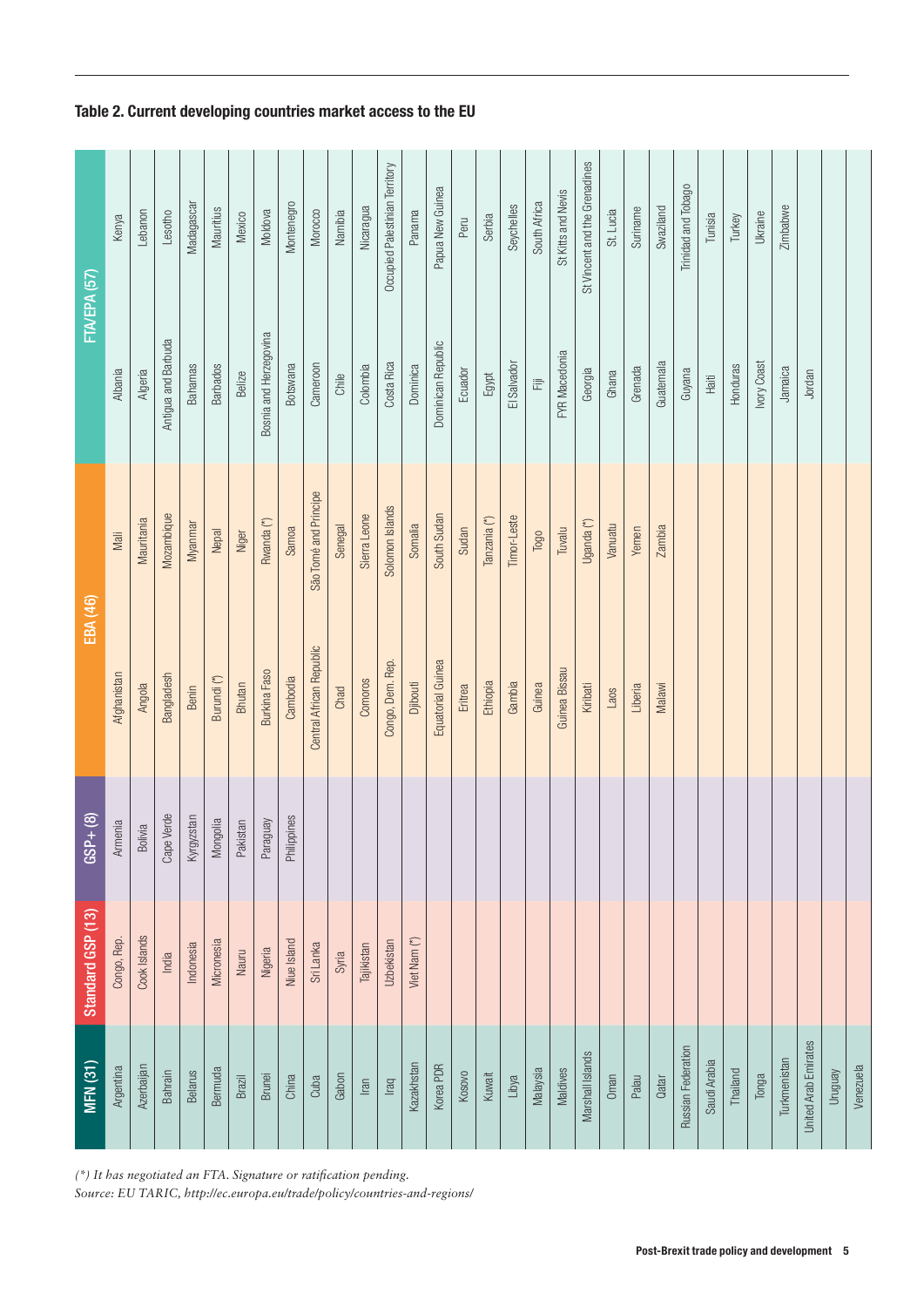hand, there are low *de minimis* thresholds that trigger duty payments (i.e. every import above €150 must pay duties). On the other, imports of more than  $E$ 22 incur VAT (Pope et al., 2014). It will be beneficial for developing countries, as well as tax efficient for the UK, to raise these thresholds immediately after Brexit. To avoid losing revenue and creating unfair competition for domestic suppliers, these benefits should be limited to imports from developing countries, on a strictly business-to-consumer basis, and only for consignments of single or small amounts of units. VAT on these transactions could also be forfeited.

#### 4. The UK should pursue win-win options.

#### Aid for Trade

Aid for Trade (AfT) develops productive capacities in developing countries and helps developing countries implement trade agreements. ODI research has shown that AfT can reduce transport costs by improving infrastructure and facilitating trade. This benefits the recipients of aid directly by stimulating economic development, which in turn will stimulate imports, with some of these coming from countries that give that aid. This brings an indirect benefit to providers of aid.

There is a further indirect effect insomuch as AfT also reduces the costs of imported products (e.g. garments) which will benefit consumers and processors in countries providing aid. These indirect effects of reduced trade costs offer powerful ways to enhance global welfare. Examining the impact of planned allocations of EU aid between 2014 and 2020 across a range of areas, ODI research has found that the positive effects of EU aid more than offset the initial costs of EU aid, particularly when Aid for Trade reduces trade cost: the €77 billion cost over seven years leads to greater benefits, with a positive net effect on the EU economy of  $\epsilon$ 1–2 billion (Carreras et al., 2016).

In separate but related ODI research, we have uncovered a more general empirical relationship between bilateral aid (all types) and bilateral exports. Untied aid can help to create business, institutional and technological links between donors and recipient countries. In this way, bilateral aid can also lead to increased bilateral exports. Careful econometric analysis for the UK suggests that every pound of UK aid leads to a 22 pence increase in UK exports. Given that the UK provided around £5.1 billion

of bilateral aid in 2014, this has led to an increase in UK exports by almost  $£1.1$  billion. Using input-output models, we further estimate that this amount of exports is linked to around 12,000 jobs in the UK. Given the types of exports and industries involved, many of these jobs are low and medium skilled (Mendez-Parra and te Velde, 2016). This further demonstrates the mutual benefits of aid (for full methodology and sources, see Annex 1).

#### Services preferences

Although access to the UK market for services is quite liberalised, the UK can benefit by providing preferences to developing countries in some services and provision modes. For example, the provision of services by the movement of natural persons, under provision Mode 4, may offer opportunities for small entrepreneurs from developing countries to deliver services in the UK for a period of time. Moreover, seasonal workers from developing countries can provide cost-effective services to British farmers and improve their competitiveness.

#### Conclusion

The UK is looking to become a leader in the global economy. To a significant extent, this is expected to be achieved through the negotiation of a trade deal with the EU, by rolling over existing trade EU FTAs and negotiating new ones with countries outside the EU, such as Canada, Australia and the US. However, this strategy does not consider the realities of the poorest countries for which the UK remains an important export destination. The consequences of a loss in market access could be very serious for these countries and would also undermine the objectives set out in DFID's Economic Development Strategy.

The UK must implement a dedicated strategy for these countries. This needs to at least roll over existing EBA and GSP+ preferences. However, the UK should also take the opportunity to improve these schemes by simplifying them and sharpening the details contained within them. Finally, in areas such as standards and AfT, the UK should focus its attention on ensuring that Brexit, in addition to being a success for the UK, also contributes to the economic development of the poorest countries. Only by pursuing these win-win strategies can the UK become a real global leader.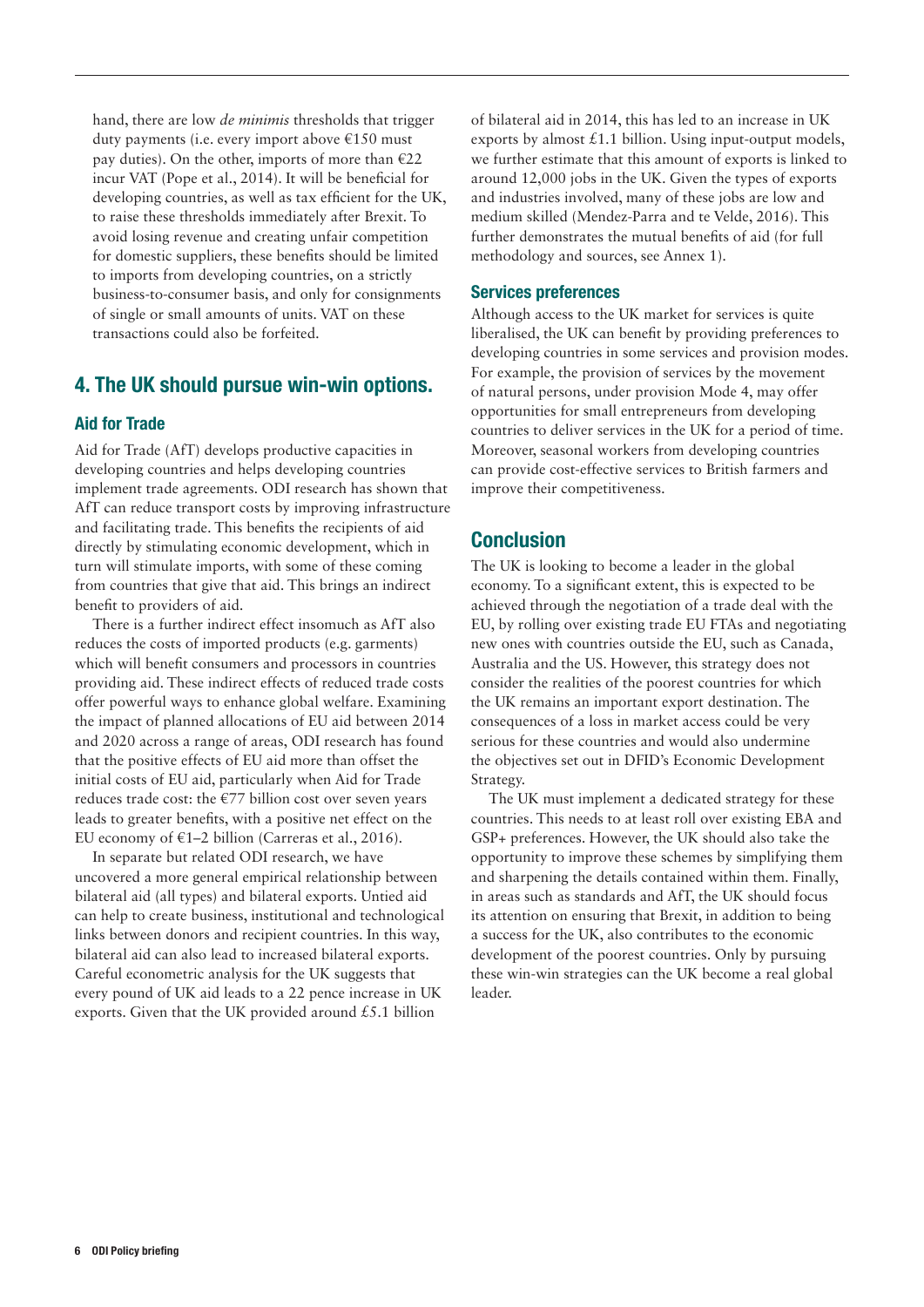## Annex 1

#### Examining the effects of aid on the economy of aid providers\*

We examine the effects of bilateral UK aid on UK exports. We do this by using standard econometric techniques (i.e. a gravity model that uses data on 180 countries from 1989-2014) which explain the variation in bilateral export patterns by a number of variables. These include incomes in the UK and its partners, distance between the UK and its partners, cultural and historical links, trade policy (e.g. tariffs applied in the recipient countries) and bilateral aid.

We calculate a positive effect of  $\pounds$ 1.1 billion in additional UK exports. This is explained by the fact that aid may contribute to technological, institutional and business links between the UK and its partners. For example, there might be 'goodwill' towards donor exporters or the existence of trade concessions towards donors' exports (Arvin and Baum, 1997; Arvin and Choudry, 1997; Arvin et al., 2000). Moreover, aid could also be regarded as an export-promoting activity, for example, through the presence in the recipient country of an embassy or consulate and the organisation of trade missions or conferences (Moons and van Bergeik, 2011).

Whilst the gravity models we used are based on aggregate data, we also consider how different UK export sectors are likely to be affected. We calculate the value of output required from each sector to match the increases in export demand by using input-output tables for the UK economy. Finally, we obtain the number of 12,000 jobs created by applying the labour coefficients in input-output table to the sectoral output calculated.

Data are from standard databases. Aid disbursements are taken from the Organisation for Economic Co-operation and Development (OECD) Development Financial Statistics. Trade data are taken from the EU ComExt database. Control variables used in the regressions are taken from the World Bank World Development Indicators (WDI), the Centre d'Études Prospectives et d'Informations Internationales (CEPII), tariff data for the recipient countries were obtained from the UN Conference on Trade and Development (UNCTAD) Trade Analysis Information System (TRAINS) database. Input-output tables from the World Input Output Database (WIOD) (Timmer et al, 2014).

<sup>\*</sup> For further details, see (Mendez-Parra and te Velde, 2016).